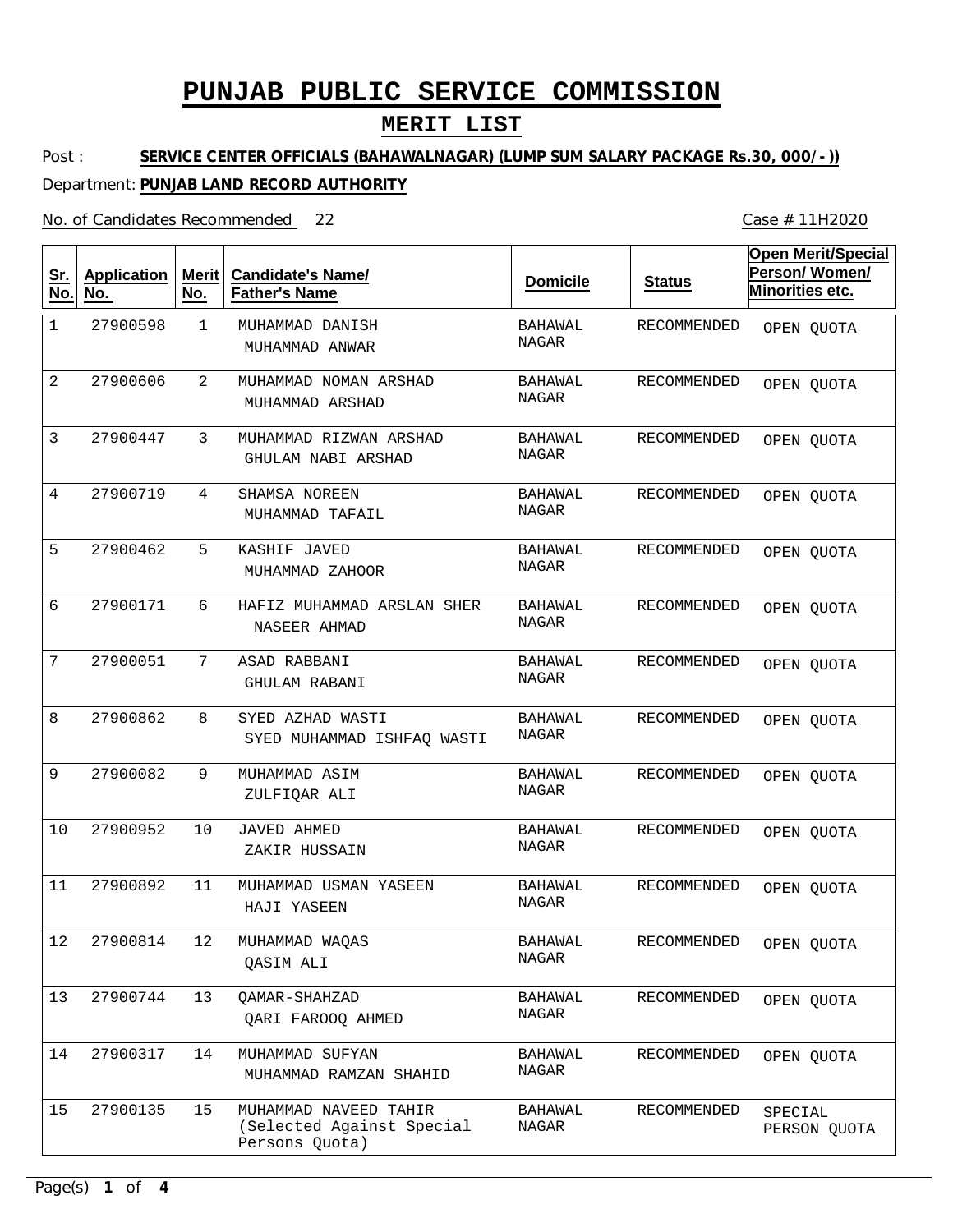## **MERIT LIST**

Post : **SERVICE CENTER OFFICIALS (BAHAWALNAGAR) (LUMP SUM SALARY PACKAGE Rs.30, 000/-))**

### Department: **PUNJAB LAND RECORD AUTHORITY**

No. of Candidates Recommended

| <u>Sr.</u><br>No. | <b>Application</b><br><u>No.</u> | <b>Merit</b><br><u>No.</u> | <b>Candidate's Name/</b><br><b>Father's Name</b>                    | <b>Domicile</b>                | <b>Status</b>      | <b>Open Merit/Special</b><br>Person/Women/<br>Minorities etc. |
|-------------------|----------------------------------|----------------------------|---------------------------------------------------------------------|--------------------------------|--------------------|---------------------------------------------------------------|
|                   |                                  |                            | AHMED ALI                                                           |                                |                    |                                                               |
| 16                | 27900010                         | 16                         | FARHAN ALI MOHSAN<br>ABDUL MANAAN MOHSAN                            | BAHAWAL<br>NAGAR               | RECOMMENDED        | OPEN QUOTA                                                    |
| 17                | 27900551                         | 17                         | MUHAMMAD HABIB<br>MUHAMMAD SHAFIO                                   | <b>BAHAWAL</b><br><b>NAGAR</b> | <b>RECOMMENDED</b> | OPEN OUOTA                                                    |
| 18                | 27900156                         | 18                         | EZZA MENAL (Selected Against<br>Women Ouota)<br>RANA MUHAMMAD AFZAL | <b>BAHAWAL</b><br><b>NAGAR</b> | <b>RECOMMENDED</b> | WOMEN OUOTA                                                   |
| 19                | 27900826                         | 19                         | ZESHAN REHMAN<br><b>ABDUL REHMAN</b>                                | BAHAWAL<br><b>NAGAR</b>        | <b>RECOMMENDED</b> | OPEN OUOTA                                                    |
| 20                | 27900364                         | 20                         | WAQAR MUNSIF<br>MUNSIF ALI                                          | <b>BAHAWAL</b><br><b>NAGAR</b> | <b>RECOMMENDED</b> | OPEN QUOTA                                                    |
| 21                | 27900671                         | 21                         | <b>JAWAD MUNIR</b><br>MUNIR AHMAD                                   | <b>BAHAWAL</b><br><b>NAGAR</b> | <b>RECOMMENDED</b> | OPEN OUOTA                                                    |
| 22                | 27900853                         | 22                         | HASSAN ALI<br>ABDUL AZIZ                                            | <b>BAHAWAL</b><br><b>NAGAR</b> | <b>RECOMMENDED</b> | OPEN QUOTA                                                    |

| Following Candidate(s) Could Not Come In the Orbit of Selection |          |    |                                     |                         |  |                 |
|-----------------------------------------------------------------|----------|----|-------------------------------------|-------------------------|--|-----------------|
|                                                                 | 27900468 | 23 | RIZWAN MAQBOOL<br>MAOBOOL AHMED     | BAHAWAL<br><b>NAGAR</b> |  | NOT RECOMMENDED |
| 2                                                               | 27900061 | 24 | FAHAD HUSSAIN<br>ZAHID HUSSAIN      | BAHAWAL<br>NAGAR        |  | NOT RECOMMENDED |
| 3                                                               | 27900947 | 25 | MUHAMMAD UMAR FAROUOI<br>SAMI ULLAH | BAHAWAL<br>NAGAR        |  | NOT RECOMMENDED |
| 4                                                               | 27900561 | 26 | ALI ZULQAR NAIN<br>LIAQUAT ALI      | BAHAWAL<br>NAGAR        |  | NOT RECOMMENDED |
| 5                                                               | 27900521 | 27 | RIASAT ALI<br>AHMAD YAR             | BAHAWAL<br><b>NAGAR</b> |  | NOT RECOMMENDED |

Case # 11H2020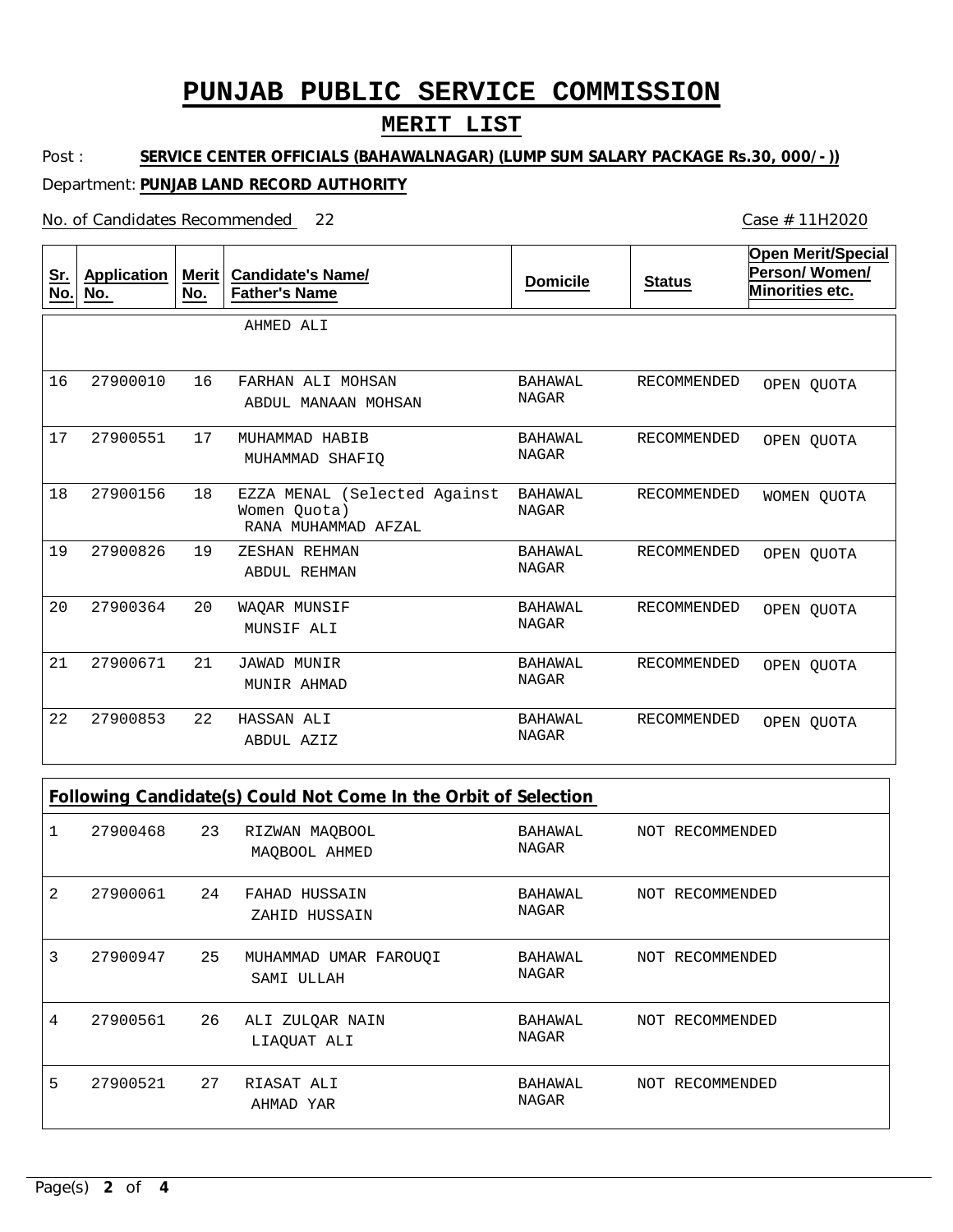## **MERIT LIST**

Post : **SERVICE CENTER OFFICIALS (BAHAWALNAGAR) (LUMP SUM SALARY PACKAGE Rs.30, 000/-))**

### Department: **PUNJAB LAND RECORD AUTHORITY**

No. of Candidates Recommended

| <u>Sr.</u><br>No. | <b>Application</b><br>No. | <b>Merit</b><br>No. | <b>Candidate's Name/</b><br><b>Father's Name</b> | <b>Domicile</b>                | <b>Status</b>   | <b>Open Merit/Special</b><br>Person/Women/<br>Minorities etc. |
|-------------------|---------------------------|---------------------|--------------------------------------------------|--------------------------------|-----------------|---------------------------------------------------------------|
|                   |                           |                     |                                                  |                                |                 |                                                               |
| 6                 | 27900170                  | 28                  | FAISAL LIAQAT<br>LIAQAT ALI                      | BAHAWAL<br><b>NAGAR</b>        | NOT RECOMMENDED |                                                               |
| 7                 | 27900108                  | 29                  | MUHAMMAD JUNAID ASHRAF<br>MUHAMMAD ASHRAF        | <b>BAHAWAL</b><br>NAGAR        | NOT RECOMMENDED |                                                               |
| 8                 | 27900441                  | 30                  | <b>UBAID ASGHAR</b><br>MUHAMMAD ASGHAR           | BAHAWAL<br><b>NAGAR</b>        | NOT RECOMMENDED |                                                               |
| 9                 | 27900962                  | 31                  | WAHEED RAZA<br>HAZOOR AHMED                      | BAHAWAL<br>NAGAR               | NOT RECOMMENDED |                                                               |
| 10                | 27900689                  | 32                  | MUHAMMAD SALMAN GHAFOOR<br><b>ABDUL GHAFOOR</b>  | BAHAWAL<br><b>NAGAR</b>        | NOT RECOMMENDED |                                                               |
| 11                | 27900386                  | 33                  | ZAHID NAWAZ<br>AHMAD NAWAZ                       | <b>BAHAWAL</b><br><b>NAGAR</b> | NOT RECOMMENDED |                                                               |
| 12                | 27900533                  | 34                  | SAMI ULLAH SAJID<br>HAJI MUHAMMAD                | BAHAWAL<br>NAGAR               | NOT RECOMMENDED |                                                               |
| 13                | 27900316                  | 35                  | AHMAD MUSTAFA<br>NAZIR AHMAD                     | BAHAWAL<br>NAGAR               | NOT RECOMMENDED |                                                               |
| 14                | 27900541                  | 36                  | MUHAMMAD IMTIAZ<br>MUHHAMMAD AMEER               | <b>BAHAWAL</b><br>NAGAR        | NOT RECOMMENDED |                                                               |
| 15                | 27900458                  | 37 -                | REHAN SARWAR<br><b>GHULAM SARWAR</b>             | BAHAWAL<br>NAGAR               | NOT RECOMMENDED |                                                               |
| 16                | 27900223                  | 38                  | ZAFAR HUSSAIN<br>MUHAMMAD YASEEN                 | BAHAWAL<br>NAGAR               | NOT RECOMMENDED |                                                               |
| 17                | 27900283                  | 39                  | MUNAWAR HUSSAIN<br>NAZAR KHAN                    | BAHAWAL<br>NAGAR               | NOT RECOMMENDED |                                                               |

Case # 11H2020